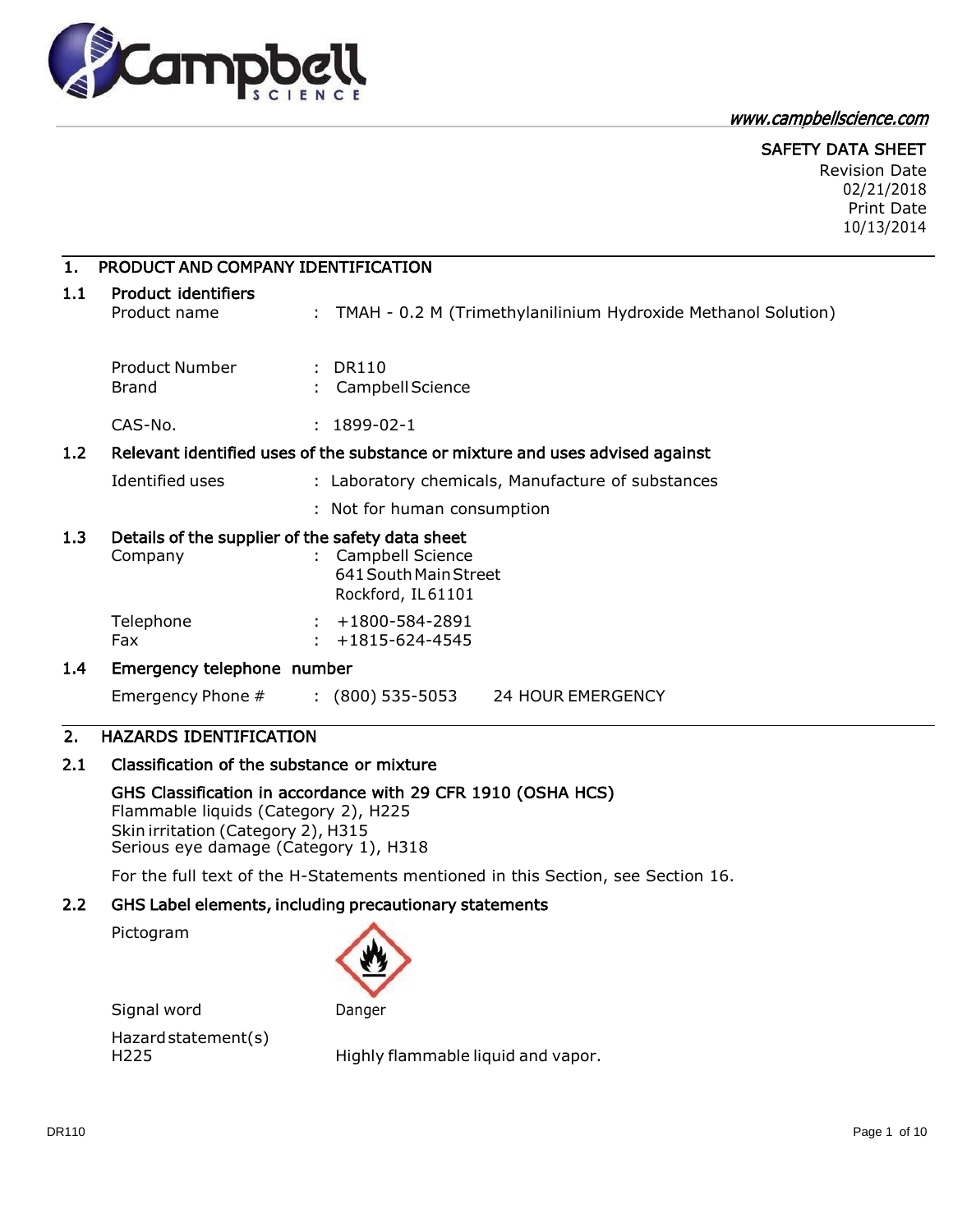| H315                       | Causes skin irritation.                                                                           |
|----------------------------|---------------------------------------------------------------------------------------------------|
| H318                       | Causes serious eye damage.                                                                        |
| Precautionary statement(s) |                                                                                                   |
| P210                       | Keep away from heat/sparks/open flames/hot surfaces. - No smoking.                                |
| P233                       | Keep container tightly closed.                                                                    |
| P240                       | Ground/bond container and receiving equipment.                                                    |
| P241                       | Use explosion-proof electrical/ventilating/lighting/equipment.                                    |
| P242                       | Use only non-sparking tools.                                                                      |
| P243                       | Take precautionary measures against static discharge.                                             |
| P260                       | Do not breathe dust/ fume/ gas/ mist/ vapors/ spray.                                              |
| P264                       | Wash skin thoroughly after handling.                                                              |
| P270                       | Do not eat, drink or smoke when using this product.                                               |
| P271                       | Use only outdoors or in a well-ventilated area.                                                   |
| P280                       | Wear protective gloves/ protective clothing/eye                                                   |
|                            | protection/ face protection.                                                                      |
| $P301 + P310$              | IF SWALLOWED: Immediately call a POISON CENTER or doctor/                                         |
|                            | physician.                                                                                        |
| $P303 + P361 + P353$       | IF ON SKIN (or hair): Remove/ Take off immediately all contaminated                               |
|                            | clothing. Rinse skin with water/ shower.                                                          |
| $P304 + P340$              | IF INHALED: Move victim to fresh air and keep at rest in a position<br>comfortable for breathing. |
| $P305 + P351 + P338$       | IF IN EYES: Rinse cautiously with water for several minutes. Remove                               |
|                            | contact lenses, if present and easy to do. Continue rinsing.                                      |
| P310                       | Immediately call a POISON CENTER or doctor/ physician.                                            |
| P322                       | Specific measures (see supplemental first aid instructions on this label).                        |
| P330                       | Rinse mouth.                                                                                      |
| $P332 + P313$              | If skin irritation occurs: Get medical advice/attention.                                          |
| P361                       | Remove/Take off immediately all contaminated clothing.                                            |
| $P370 + P378$              | In case of fire: Use dry sand, dry chemical or alcohol-resistant foam for<br>extinction.          |
| $P403 + P233$              | Store in a well-ventilated place. Keep container tightly closed.                                  |
| $P403 + P235$              | Store in a well-ventilated place. Keep cool.                                                      |
| P405                       | Store locked up.                                                                                  |
| P501                       | Dispose of contents/ container to an approved waste disposal plant.                               |

# 2.3 Hazards not otherwise classified (HNOC) or not covered by GHS - none

# 3. COMPOSITION/INFORMATION ON INGREDIENTS

# 3.1 Mixtures

| Synonyms         | : TMAH           |
|------------------|------------------|
| Formula          | : C9H15NO        |
| Molecular Weight | $: 153.22$ g/mol |

# Hazardous Components

| Component                                             |                                                                           | Classification     | Concentration |              |
|-------------------------------------------------------|---------------------------------------------------------------------------|--------------------|---------------|--------------|
| Methanol                                              |                                                                           |                    |               |              |
| CAS-No.<br>EC-No.<br>Index-No.<br>Registration number | $67 - 56 - 1$<br>$200 - 659 - 6$<br>603-001-00-X<br>01-2119433307-44-XXXX | Flam. Liq. 2; H225 |               | l 90 - 100 % |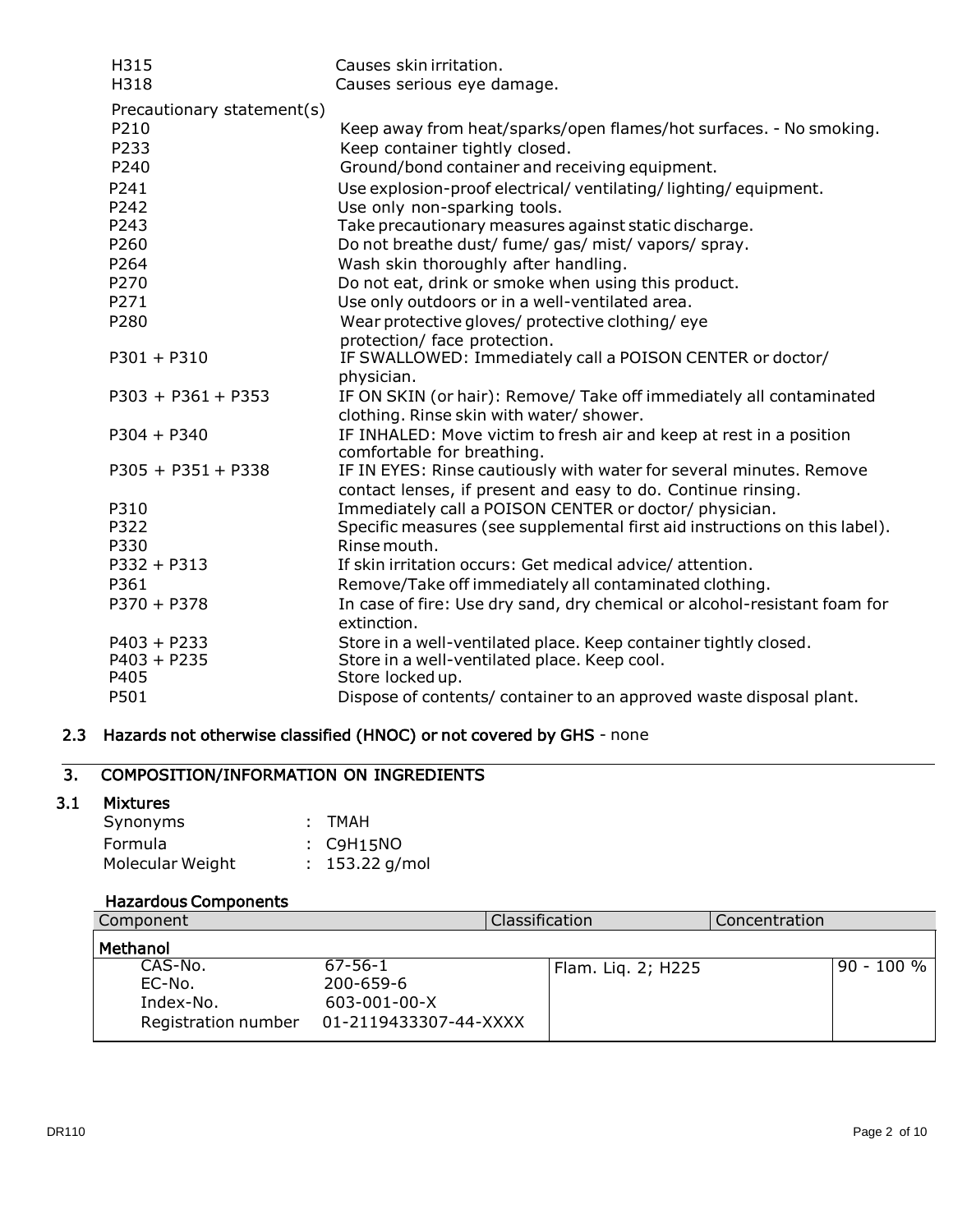|         | Trimethylanilinium Hydroxide Methanol Solution |                    |           |
|---------|------------------------------------------------|--------------------|-----------|
| CAS-No. | 1899-02-1                                      | Skin Irrit. 2; Eye | $1 - 5\%$ |
| EC-No.  | 217-592-3                                      | Dam. 1; H314       |           |

For the full text of the H-Statements mentioned in this Section, see Section 16.

### 4. FIRST AID MEASURES

#### 4.1 Description of first aid measures

#### General advice

Consult a physician. Show this safety data sheet to the doctor in attendance. Move out of dangerous area.

#### If inhaled

If breathed in, move person into fresh air. If not breathing, give artificial respiration. Take victim immediately to hospital. Consult aphysician.

#### In case of skin contact

Take off contaminated clothing and shoes immediately. Wash off with soap and plenty of water.

#### In case of eye contact

Rinse thoroughly with plenty of water for at least 15 minutes and consult a physician. Continue rinsing eyes during transport to hospital.

#### If swallowed

Do NOT induce vomiting. Never give anything by mouth to an unconscious person. Rinse mouth with water. Consult a physician.

#### 4.2 Most important symptoms and effects, both acute and delayed

The most important known symptoms and effects are described in the labeling (see section 2.2) and/or in section 11.

4.3 Indication of any immediate medical attention and special treatment needed no dataavailable

#### 5. FIREFIGHTING MEASURES

#### 5.1 Extinguishing media

#### Suitable extinguishing media

Use water spray, alcohol-resistant foam, dry chemical or carbon dioxide.

5.2 Special hazards arising from the substance or mixture Carbon oxides, Nitrogen oxides (NOx)

### 5.3 Advice for firefighters

Wear self contained breathing apparatus for firefighting if necessary.

# 5.4 Further information

Use water spray to cool unopened containers

#### 6. ACCIDENTAL RELEASE MEASURES

#### 6.1 Personal precautions, protective equipment and emergency procedures

Wear respiratory protection. Avoid breathing vapors, mist or gas. Ensure adequate ventilation. Remove all sources of ignition. Evacuate personnel to safe areas. Beware of vapors accumulating to form explosive concentrations. Vapors can accumulate in low areas. For personal protection see section 8.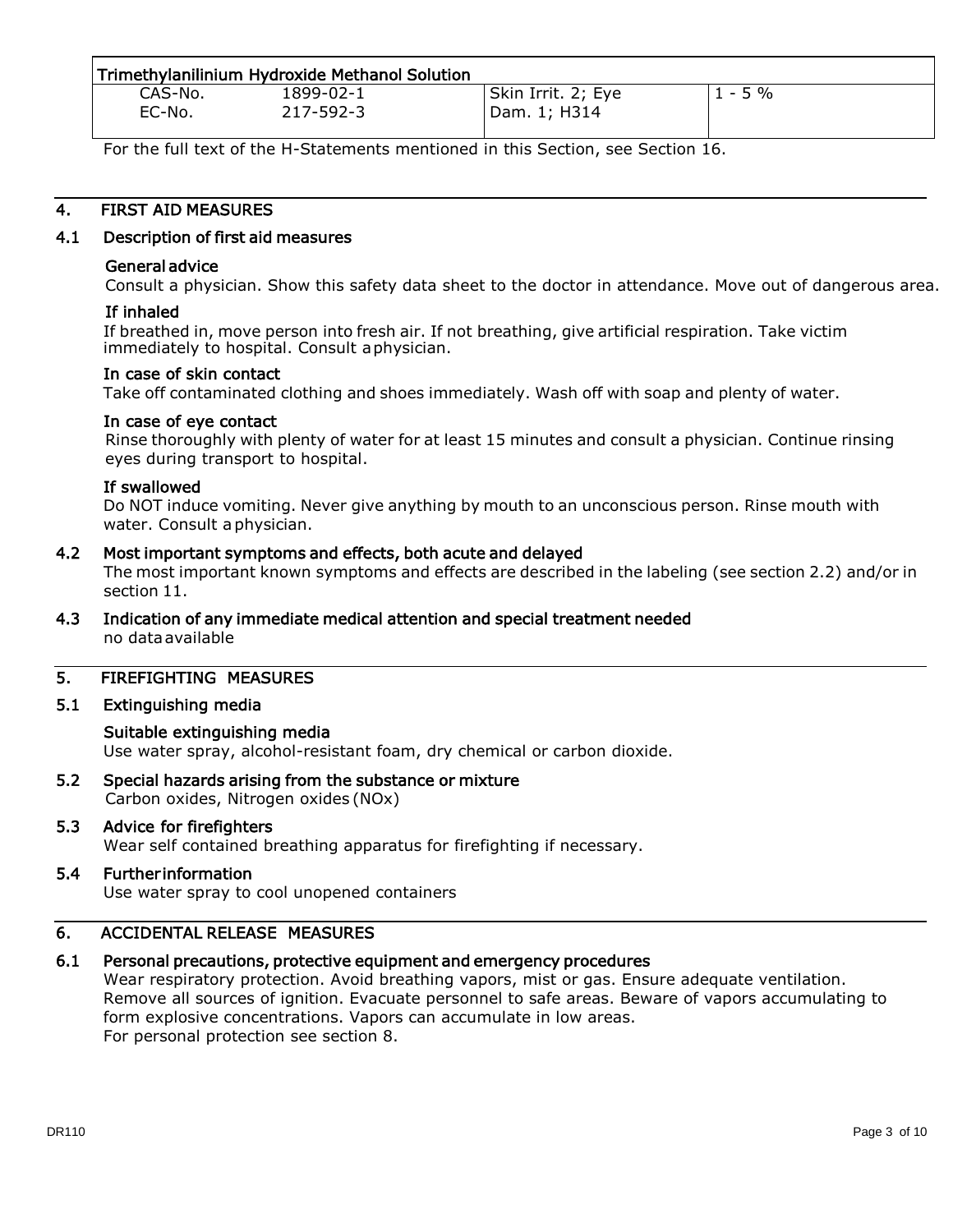### 6.2 Environmental precautions

Prevent further leakage or spillage if safe to do so. Do not let product enter drains.

#### 6.3 Methods and materials for containment and cleaning up

Contain spillage, and then collect with an electrically protected vacuum cleaner or by wet-brushing and place in container for disposal according to local regulations (see section 13).

### 6.4 Reference to other sections

For disposal see section 13.

#### 7. HANDLING ANDSTORAGE

#### 7.1 Precautions for safe handling

Avoid contact with skin and eyes. Avoid inhalation of vapor or mist. Use explosion-proof equipment. Keep away from sources of ignition - No smoking. Take measures to prevent the buildup of electrostatic charge.

For precautions see section 2.2.

#### 7.2 Conditions for safe storage, including any incompatibilities

Store in a well-ventilated, cool, dry place at room temperature (55-70 °F). Containers which are opened must be carefully resealed and kept upright to prevent leakage.

#### 7.3 Specific end use(s)

Apart from the uses mentioned in section 1.2 no other specific uses are stipulated.

#### 8. EXPOSURE CONTROLS/PERSONAL PROTECTION

#### 8.1 Control parameters

#### Components with workplace control parameters

| Component | CAS-No.       | Value                           | Control<br>parameter                                         | <b>Basis</b>                                                 |
|-----------|---------------|---------------------------------|--------------------------------------------------------------|--------------------------------------------------------------|
| Methanol  | $67 - 56 - 1$ | <b>TWA</b>                      | $200$ ppm                                                    | USA. ACGIH Threshold Limit<br>Values (TLV)                   |
|           | Remarks       | Headache<br>Eye damage          | Indices (see BEI® section)<br>Danger of cutaneous absorption | Substances for which there is a Biological Exposure Index or |
|           |               | <b>STEL</b>                     | 250 ppm                                                      | USA. ACGIH Threshold Limit<br>Values (TLV)                   |
|           |               | Headache<br>Eye damage          | Indices (see BEI® section)<br>Danger of cutaneous absorption | Substances for which there is a Biological Exposure Index or |
|           |               | <b>TWA</b>                      | $200$ ppm<br>260 mg/m3                                       | USA. NIOSH<br>Recommended Exposure<br>Limits                 |
|           |               | Potential for dermal absorption |                                                              |                                                              |
|           |               | ST                              | $250$ ppm<br>325 mg/m3                                       | USA. NIOSH<br>Recommended Exposure<br>Limits                 |
|           |               | Potential for dermal absorption |                                                              |                                                              |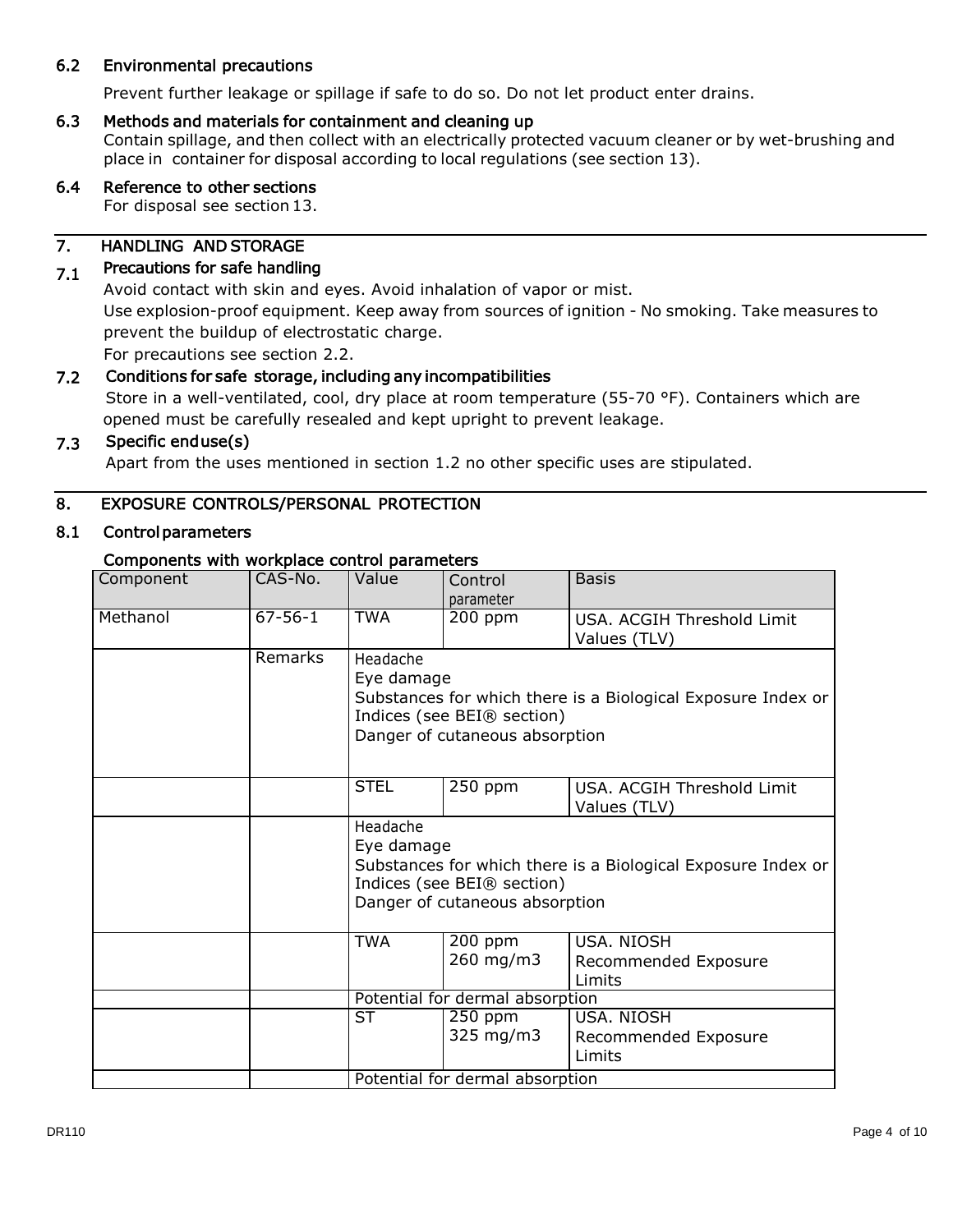| <b>TWA</b>    | $200$ ppm                          | USA. Occupational Exposure   |
|---------------|------------------------------------|------------------------------|
|               | 260 mg/m3                          | Limits (OSHA) - Table Z-1    |
|               |                                    | Limits for Air Contaminants  |
|               | The value in mg/m3 is approximate. |                              |
| <b>STEL</b>   | $250$ ppm                          | USA. OSHA - TABLE Z-1 Limits |
|               | $325 \text{ mg/m}$                 | for Air Contaminants -       |
|               |                                    | 1910.1000                    |
| Skin notation |                                    |                              |
| <b>TWA</b>    | $200$ ppm                          | USA. OSHA - TABLE Z-1 Limits |
|               | 260 mg/m3                          | for Air Contaminants -       |
|               |                                    | 1910.1000                    |
| Skin notation |                                    |                              |

#### Biological occupational exposure limits

| Component | CAS-No.       | <b>Parameters</b> | Value             | Biological                                               | <b>Basis</b>                                       |
|-----------|---------------|-------------------|-------------------|----------------------------------------------------------|----------------------------------------------------|
| Methanol  | $67 - 56 - 1$ | Methanol          | $15 \text{ mg/l}$ | Urine                                                    | ACGIH -<br>Biological<br>Exposure<br>Indices (BEI) |
|           | Remarks       |                   |                   | End of shift (As soon as possible after exposure ceases) |                                                    |

#### 8.2 Exposure controls

#### Appropriate engineering controls

Avoid contact with skin, eyes and clothing. Wash hands before breaks and immediately after handling the product.

#### Personal protective equipment

#### Eye/face protection

Tightly fitting safety goggles. Face shield (8-inch minimum). Use equipment for eye protection tested and approved under appropriate government standards such as NIOSH (US) or EN 166(EU).

#### Skin protection

Handle with gloves. Gloves must be inspected prior to use. Use proper glove removal technique (without touching glove's outer surface) to avoid skin contact with this product. Dispose of contaminated gloves after use in accordance with applicable laws and good laboratory practices. Wash and dry hands.

Full contact

Material: butyl-rubber Minimum layer thickness: 0.3 mm Break through time: 480 min Material tested: Butoject® (KCL 897 / Aldrich Z677647, Size M)

Splash contact Material: Nitrile rubber Minimum layer thickness: 0.4 mm Break through time: 30 min Material tested: Camatril® (KCL 730 / Aldrich Z677442, Size M) Data source: KCL GmbH, D-36124 Eichenzell, phone +49 (0)6659 87300, e-mail sales@kcl.de, test method: EN374

If used in solution, or mixed with other substances, and under conditions which differ from EN 374, contact the supplier of the CE approved gloves. This recommendation is advisory only and must be evaluated by an industrial hygienist and safety officer familiar with the specific situation of anticipated use by our customers. It should not be construed as offering an approval for any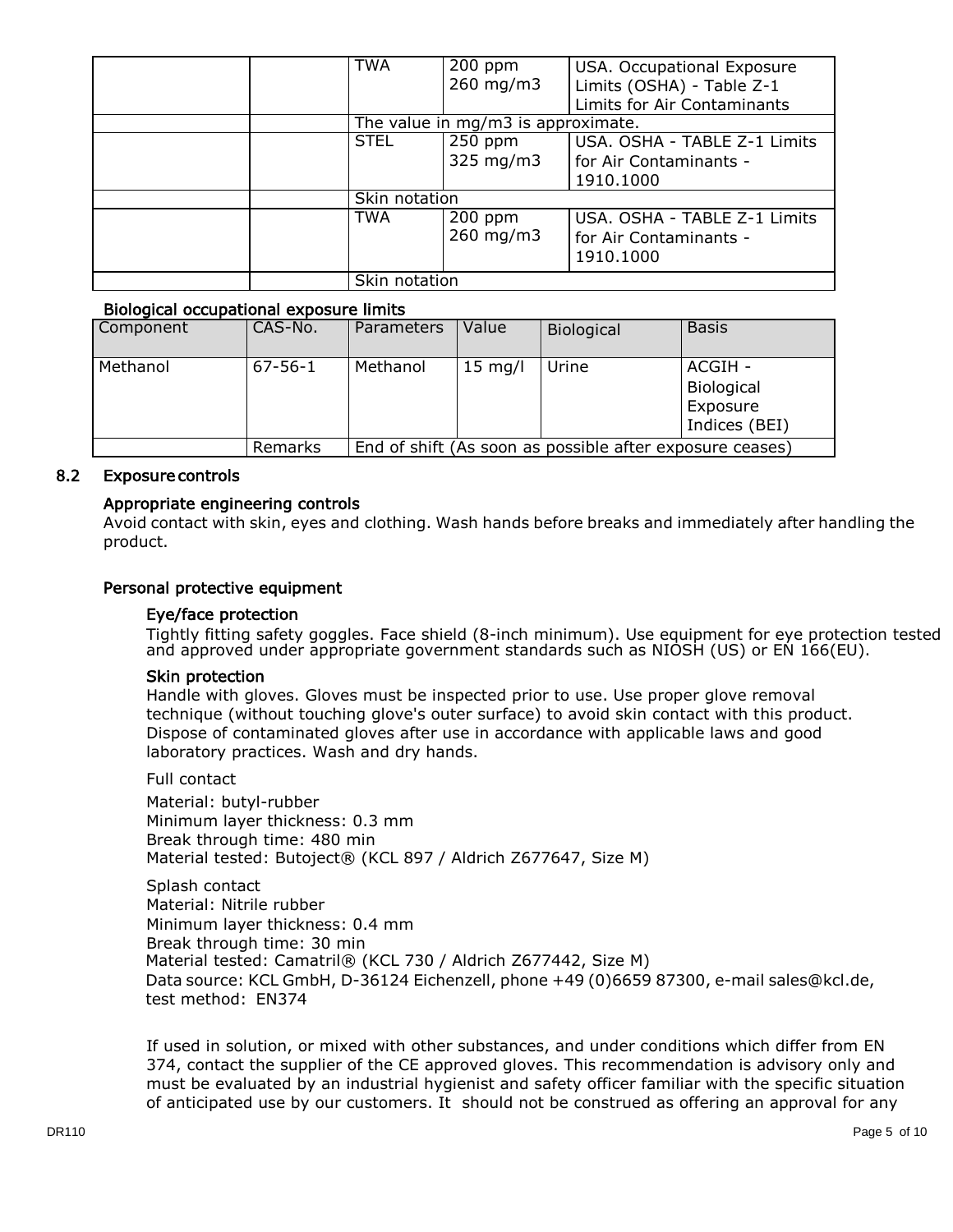specific use scenario.

#### Body protection

Complete suit protecting against chemicals, flame retardant antistatic protective clothing. The type of protective equipment must be selected according to the concentration and amount of the dangerous substance at the specific workplace.

#### Respiratory protection

Where risk assessment shows air-purifying respirators are appropriate use a full-face respirator with multi-purpose combination (US) or type AXBEK (EN 14387) respirator cartridges as a backup to engineering controls. If the respirator is the sole means of protection, use a full-face supplied air respirator. Use respirators and components tested and approved under appropriate government standards such as NIOSH (US) or CEN (EU).

#### Control of environmental exposure

Prevent further leakage or spillage if safe to do so. Do not let product enter drains.

#### 9. PHYSICAL AND CHEMICAL PROPERTIES

# 9.1 Information on basic physical and chemical properties Form: liquid a) Appearance Color: colorless b) Odor **no data available** c) Odor Threshold **channels** are the control of the control of the control of the control of the control of the control of the control of the control of the control of the control of the control of the control of the contr d) pH **no data available** e) Melting point/freezing point Melting point/range: -98°C (-144°F) 64 - 65 °C (147 - 149 °F) at 1,013 hPa (760 f) Initial boiling point and boiling range mmHg) g) Flash point 11 °C (52 °F) - closed cup h) Evaporation rate no data available no data available i) Flammability (solid, gas) and the state of the state of the Flammability (solid, gas) j) Upper/lower flammability orexplosive limits Upper explosion limit: 36% (V) Lower explosion limit: 6% (V) k) Vapor pressure  $547$  hPa (410 mmHg) at 50 °C (122 °F) l) Vapor density no data available no variable no variable no variable no variable no variable no variable no v m) Relative density **but a strategie of the COV** control of the COV control of the COV control of the COV control of the COV control of the COV control of the COV control of the COV control of the COV control of the COV co n) Water solubility infinite o) Partition coefficient: n- octanol/water example and the data available p) Auto-ignition temperature 385 °C (725 °F) q) Decomposition temperature no data available no data available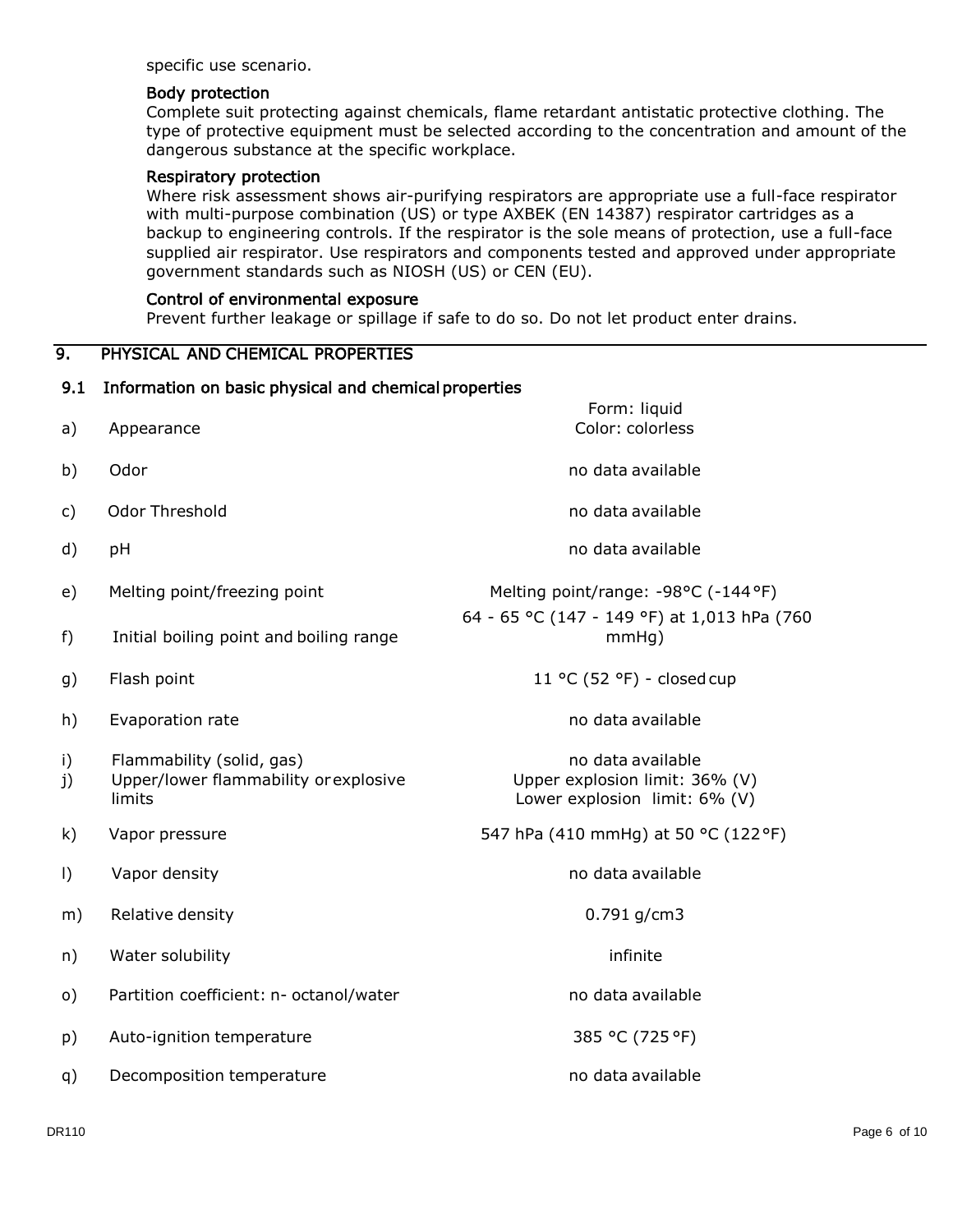t) Oxidizing properties no data available no data available

r) Viscosity **no data available** no data available

s) Explosive properties no data available no data available

#### 9.2 Other safety information

no dataavailable

### 10. STABILITY AND REACTIVITY

#### 10.1 Reactivity

no data available

#### 10.2 Chemical stability Stable under recommended storage conditions.

10.3 Possibility of hazardous reactions Vapors may form explosive mixture with air.

# 10.4 Conditions to avoid

Heat, flames, and sparks. Extremes of temperature and direct sunlight.

#### 10.5 Incompatible materials

Acids, Oxidizing agents, Alkali metals, Acid chlorides, Acid anhydrides, Reducing agents

#### 10.6 Hazardous decomposition products

Other decomposition products - no data available In the event of fire: see section 5

#### 11. TOXICOLOGICAL INFORMATION

#### 11.1 Information on toxicological effects

Acute toxicity: no data available

Inhalation: no data available

Dermal: no data available

#### Skin corrosion/irritation

no data available

#### Serious eye damage/eye irritation no data available

Respiratory or skin sensitization

no data available

# Germ cell mutagenicity

no data available

### **Carcinogenicity**

- IARC: No component of this product present at levels greater than or equal to 0.1% is identified as probable, possible or confirmed human carcinogen by IARC.
- ACGIH: No component of this product present at levels greater than or equal to 0.1% is identified as a carcinogen or potential carcinogen byACGIH.
- NTP: No component of this product present at levels greater than or equal to 0.1% is identified as a known or anticipated carcinogen byNTP.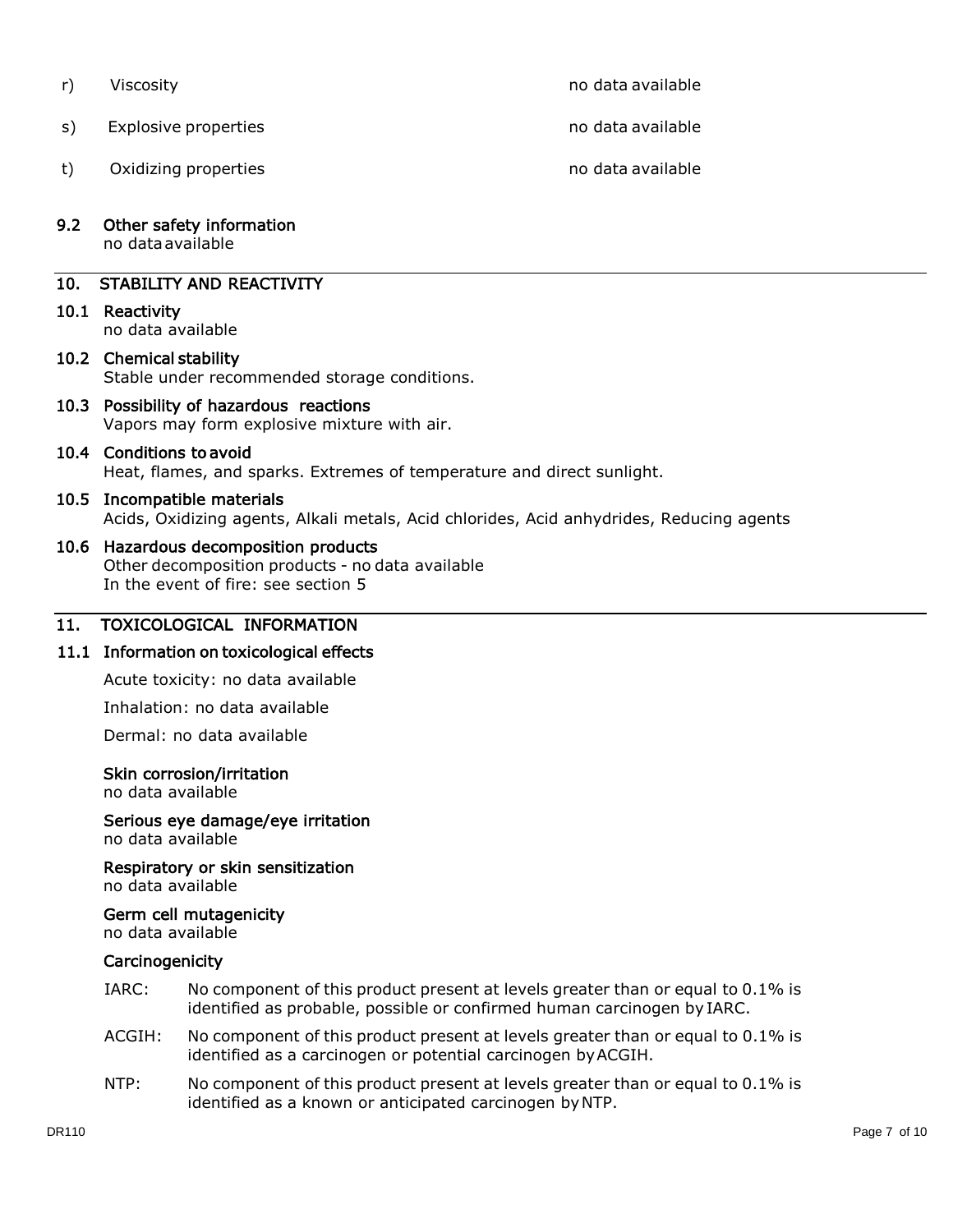OSHA: No component of this product present at levels greater than or equal to 0.1% is identified as a carcinogen or potential carcinogen byOSHA.

#### Reproductive toxicity

no data available

Specific target organ toxicity - single exposure no data available

Specific target organ toxicity - repeated exposure no data available

#### Aspiration hazard

no data available

#### Additional Information

RTECS: Not available

Methyl alcohol may be fatal or cause blindness if swallowed, cannot be made non-poisonous. Effects due to ingestion may include: nausea, dizziness, gastrointestinal disturbance, weakness, confusion, drowsiness, unconsciousness, and may cause convulsions.

#### 12. ECOLOGICAL INFORMATION

12.1 Toxicity

no data available

- 12.2 Persistence and degradability no dataavailable
- 12.3 Bioaccumulative potential no dataavailable
- 12.4 Mobility in soil

no data available

12.5 Results of PBT and vPvB assessment PBT/vPvB assessment not available as chemical safety assessment not required/not conducted

#### 12.6 Other adverse effects

no dataavailable

#### 13. DISPOSAL CONSIDERATIONS

#### 13.1 Waste treatment methods

#### **Product**

Offer surplus and non-recyclable solutions to a licensed disposal company. Contact a licensed professional waste disposal service to dispose of this material. Dissolve or mix the material with a combustible solvent and burn in a chemical incinerator equipped with an afterburner and scrubber.

#### Contaminated packaging

Dispose of as unused product.

#### 14. TRANSPORT INFORMATION

#### DOT (US)

UN number: 1230 Class: 3 Packing group: II Proper shipping name: Methanol, solution Marine pollutant: No Poison Inhalation Hazard: No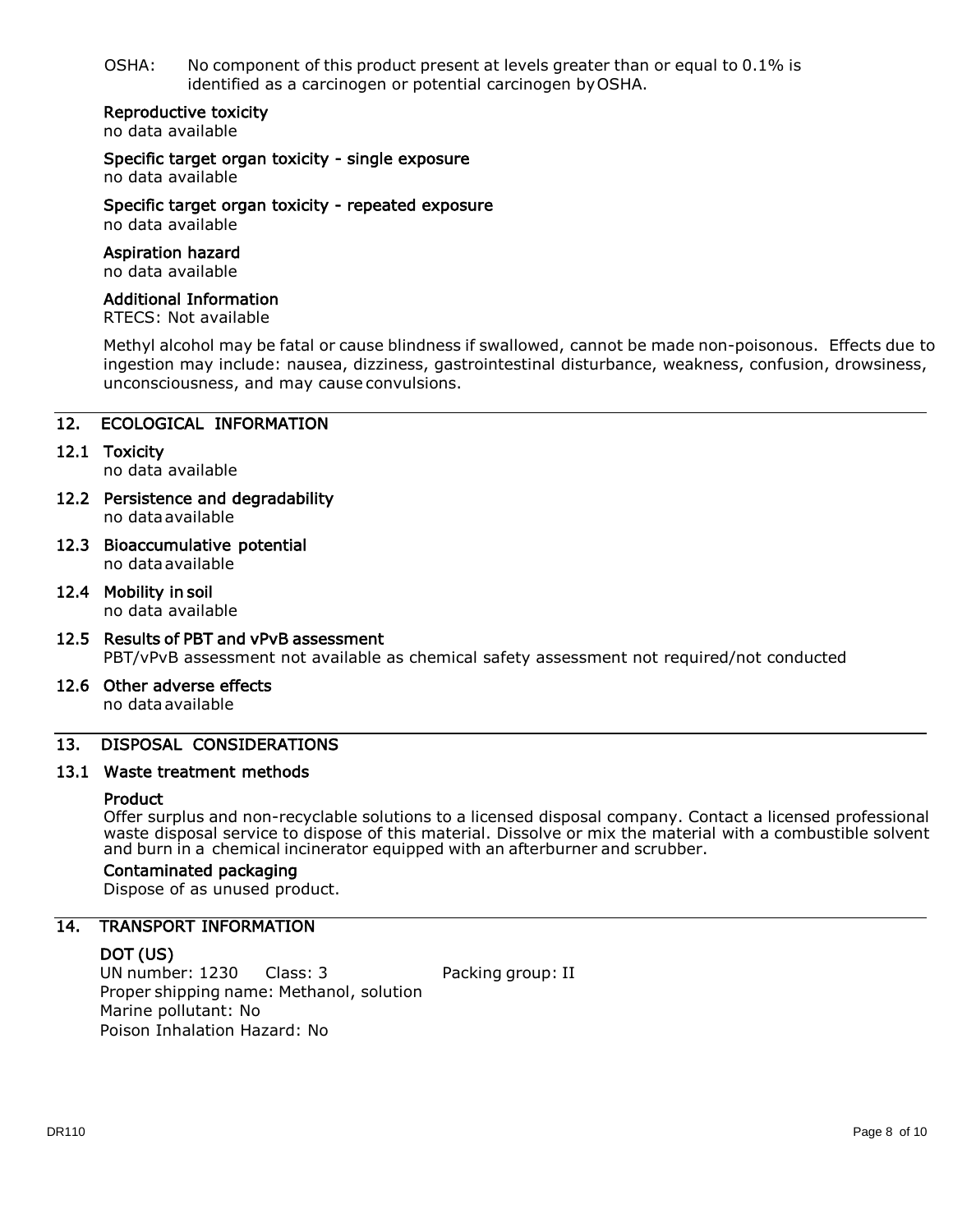### IMDG

UN number: 1230 Class: 3 Packing group: II EMS-No: F-E, S-D Proper shipping name: METHANOL, SOLUTION Marine pollutant: No

#### IATA

UN number: 1230 Class: 3 Packing group: II Proper shipping name: Methanol, solution

# 15. REGULATORY INFORMATION

#### SARA 302 Components

SARA 302: No chemicals in this material are subject to the reporting requirements of SARA Title III, Section 302.

#### SARA 313 Components

The following components are subject to reporting levels established by SARA Title III, Section 313:

|                                                                                    | CAS-No.       |
|------------------------------------------------------------------------------------|---------------|
| Methanol                                                                           | $67 - 56 - 1$ |
| SARA 311/312 Hazards<br>Fire Hazard, Acute Health Hazard, Chronic Health<br>Hazard |               |
| Massachusetts Right To Know Components                                             |               |
|                                                                                    | CAS-No.       |
| Methanol                                                                           | $67 - 56 - 1$ |
| Pennsylvania Right To Know Components                                              |               |
|                                                                                    | CAS-No.       |
| Methanol                                                                           | $67 - 56 - 1$ |
| Trimethylanilinium hydroxide methanol solution                                     | 1899-02-1     |
| New Jersey RightTo Know Components                                                 |               |
|                                                                                    | CAS-No.       |
| Methanol                                                                           | $67 - 56 - 1$ |
| Trimethylanilinium hydroxide methanol solution                                     | 1899-02-1     |

### California Prop. 65 Components

WARNING: This product contains a chemical known to the State of California to cause birth defects or other reproductive harm.

| <b>PLICE ICPIOGACCIVE HATTLE</b> |         |
|----------------------------------|---------|
|                                  | CAS-No. |
| Methanol                         | 67-56-1 |

### 16. OTHER INFORMATION

#### Full text of H-Statements referred to under sections 2 and 3.

| Eye Dam.         | Serious eye damage                |
|------------------|-----------------------------------|
| Flam. Liq.       | Flammable liquids                 |
| H <sub>225</sub> | Highly flammable liquid and vapor |
| H315             | Causes skin irritation            |
| H318             | Causes serious eye damage         |